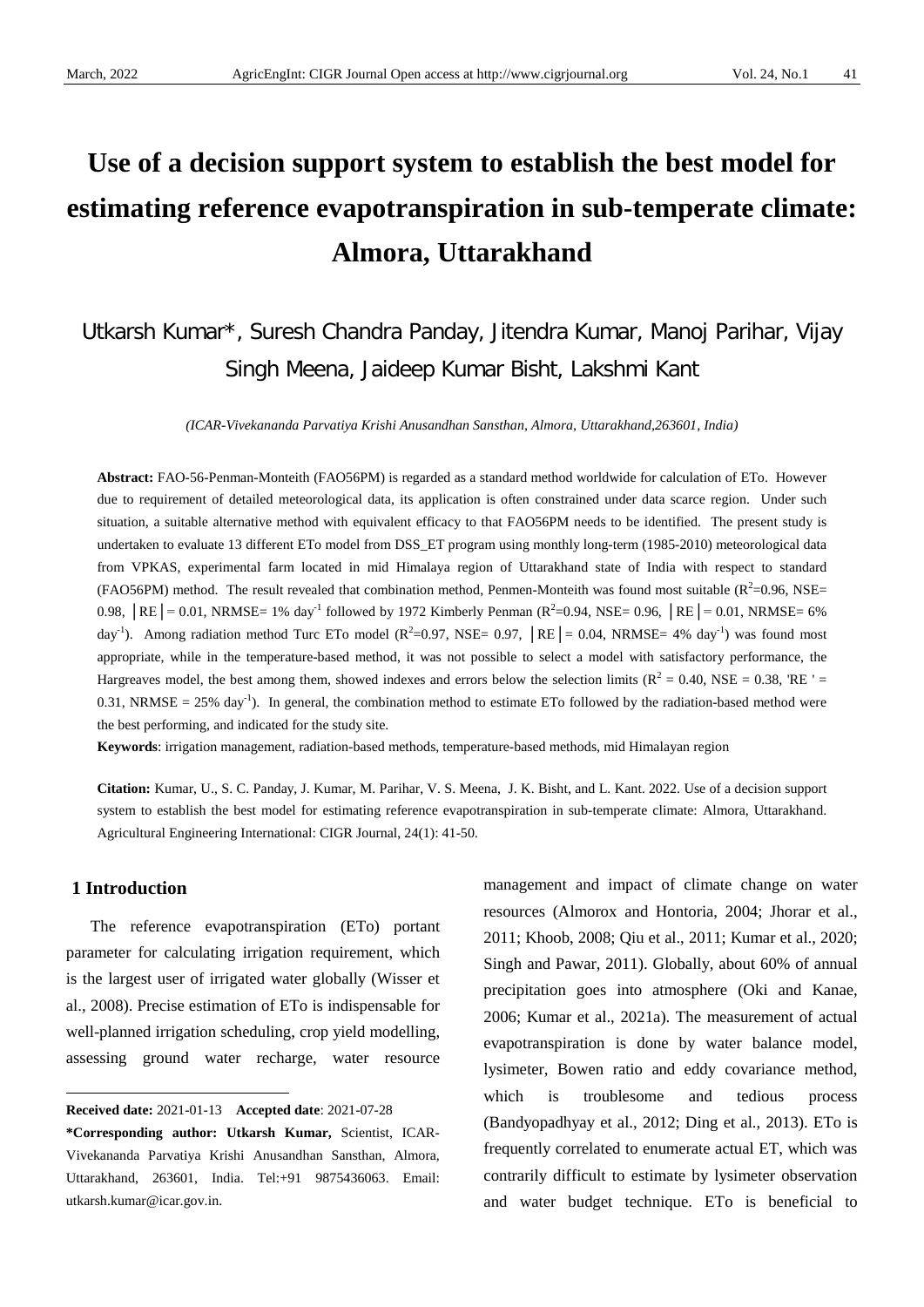estimate the required climatic water requirement of the environment and accordingly could be practised for several purposes inclusive of accurate irrigation scheduling, drought assessment, crop yield estimation. In addition, in recent times ETo has been extensively used in determination of actual ET utilizing various remote sensing algorithms (Allen et al., 2007; Senay et al., 2007; Wagle et al., 2017; Kumar et al., 2021b). Therefore, as a key parameter in different ET model, ETo could also be employed in tracking actual ET of a region. Allen et al. (1998) defined ETo as a hypothetical evapotranspiration from an assumed crop height of 0.12 m, a fixed surface resistance of 70 m  $s^{-1}$  an albedo of 0.23 and the reference crop surface is uniform wellwatered and completely shading the ground.

FAO56PM is combination of physiological and aerodynamic, which needs observed weather parameters such as air temperature, wind speed at 2 m height (u2; m  $s^{-1}$ ), relative humidity (RH; %) incident solar radiation (Rs; MJ m<sup>-2</sup>) and air temperature (°C). However, detailed meteorological parameters are often difficult to obtain due to explicit network of metrological observatory, especially in mid and high altitude of Indian Himalayan Region (IHR) (Pandey et al., 2016; Singh et al., 1995; Pant, 2003). In the light of previous discussion, other method must be evaluated as an alternative to FAO56PM Model.

The present study region lies are situated mid Himalayan region of Uttarakhand state with adverse topography and complex microclimate. To our knowledge, no study has been reported to evaluate the performance of various ETo model with FAO56PM model by statistical analysis in this region. The present research is focused on performance evaluation of thirteen ETo models (simulation value) with FAO56PM Model (standard value) using DSS\_ET. In addition, Nash-Sutcliffe efficiency (NSE), relative error (RE) , Normalized root mean squared error (NRMSE), Percent bias (PBIAS) and coefficient of determination  $(R^2)$  are used to identify a suitable alternative to the FAO56PM.

#### **2 Study area and data used**

The ICAR- VPKAS, Hawalbagh study site (29°36′N; 79°40′E at 1250 m above sea level) an agricultural research experimental farm, is located in mid Himalayan region of Uttarakhand state of India (Figure 1). Longterm (1985-2010) average monthly climatic parameter such as maximum temperature, minimum temperature, average relative humidity, average wind speed and monthly rainfall were used from meteorological station of research experimental farm for the present research. The whole year was divided into four seasons as suggested by Kumar et al. (2021c). Monthly climatic variable data was further used for used for preparing annual and seasonal, i.e., monsoon season (JJAS), post monsoon season (ON), cold winter season (DJF) and premonsoonal (MAM) time series data.



Figure 1 Location of study site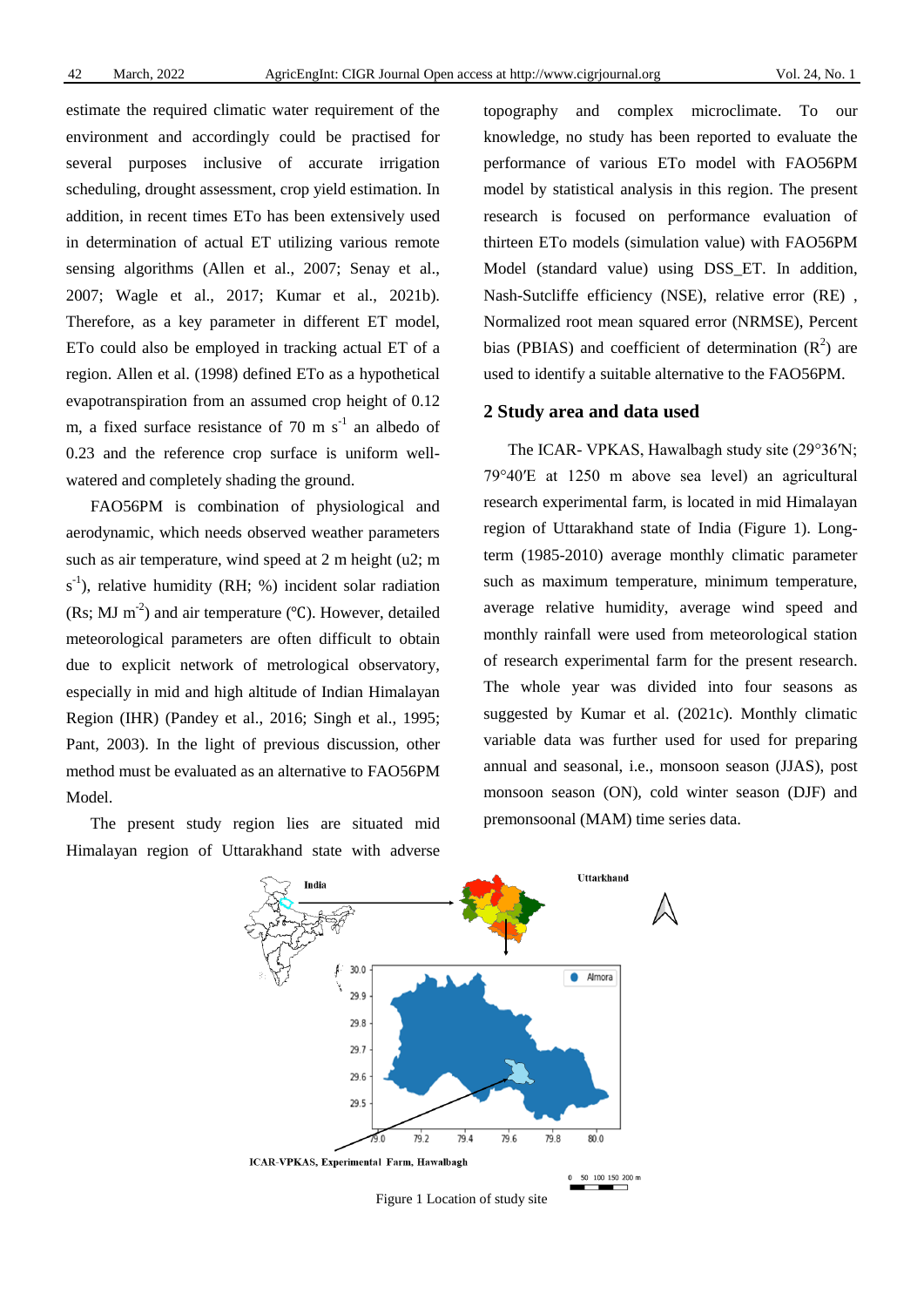# **3 Materials and methods**

Calculation of ETo is done using user friendly decision support system (DSS\_ET) software (Bandyopadhyay et al., 2012). There are 22 wellestablished and widely used methods are available in the DSS\_ET. Most of these methods can be used for computing ETo values at monthly and daily scales. The important feature of the DSS\_ET model includes options for estimating the required input parameters, each by a number of equations available in the literature, thus by providing more accurate information on ETo calculation and enhancing the flexibility of the model. In addition to this, options for estimation of missing data, flexibility of importing data from spread sheet applications, good documentation and extensive user help makes this model a handy tool for various applications.

At the top of screen of the main window of the

DSS\_ET model there is a menu bar for user to access different menu. The first menu is file menu under which three submenus, viz., New Data Input File, Open Data Input File and Exit is listed. Both New Data Input File, Open Data Input File submenus open the first window of Data Input file (DIF), in which user needs to specify the station name, data frequency (daily/monthly) and available parameters along with units.

Checkboxes are checked according to the availability of different parameter for a specified station. Once this process is completed, the user can see the availability of different ETo model (Figure 2) for that station under with the particular data availability condition by clicking Available ET method button. Based on the selection parameter, available data are imported to DSS\_ET from file selected by the user corresponding to a specified station.

| SI.             | <b>Method</b>                  | <b>ASCE</b><br>rank | DSS<br>rank |
|-----------------|--------------------------------|---------------------|-------------|
| 1.              | <b>Penman-Monteith</b>         | 1                   | 1           |
| 2.              | 1982 Kimberley-Penman          | 2                   | 2           |
| 3.              | 3<br><b>FAO-PPP-17 Penman</b>  |                     |             |
| 4.              | Penman (1963), VPD #1          | 4                   | 4           |
| 5.              | Penman (1963), VPD #3          | 5                   | 5           |
| 6.              | 1972 Kimberley-Penman          | 6                   | 6           |
| 7.              | FAO-24 Radiation               | 7                   |             |
| 8.              | FAO-24 Blaney-Criddle          | 8                   |             |
| 9.              | FAO-24 Penman (c=1)            | 9                   | 7           |
| 10.             | Jensen-Haise                   | 10                  |             |
| 11.             | Hargreaves et al. (1985)       | 11                  | 8           |
| 12.             | <b>Businger-van Bavel</b>      | 12                  | 9           |
| 13.             | <b>FAO-24 Corrected Penman</b> | 13                  |             |
| 14.             | FAO-24 Pan                     | 14                  |             |
|                 | 15. SCS Blaney-Criddle         | 15                  |             |
| 16.             | - Christiansen Pan             | 16                  |             |
| 17.             | Pan Evaporation                | 17                  |             |
| 18.             | Turc                           | 18                  | 10          |
| 19.             | <b>Priestley-Taylor</b>        | 19                  | 11          |
| 20.             | <b>Thornthwaite</b>            | 20                  | 12          |
| 21.             | <b>CIMIS Penman</b>            | 2                   |             |
| 22 <sub>1</sub> | <b>FAO-56 Penman-Monteith</b>  | z,                  |             |

Figure 2 Available ET model for calculation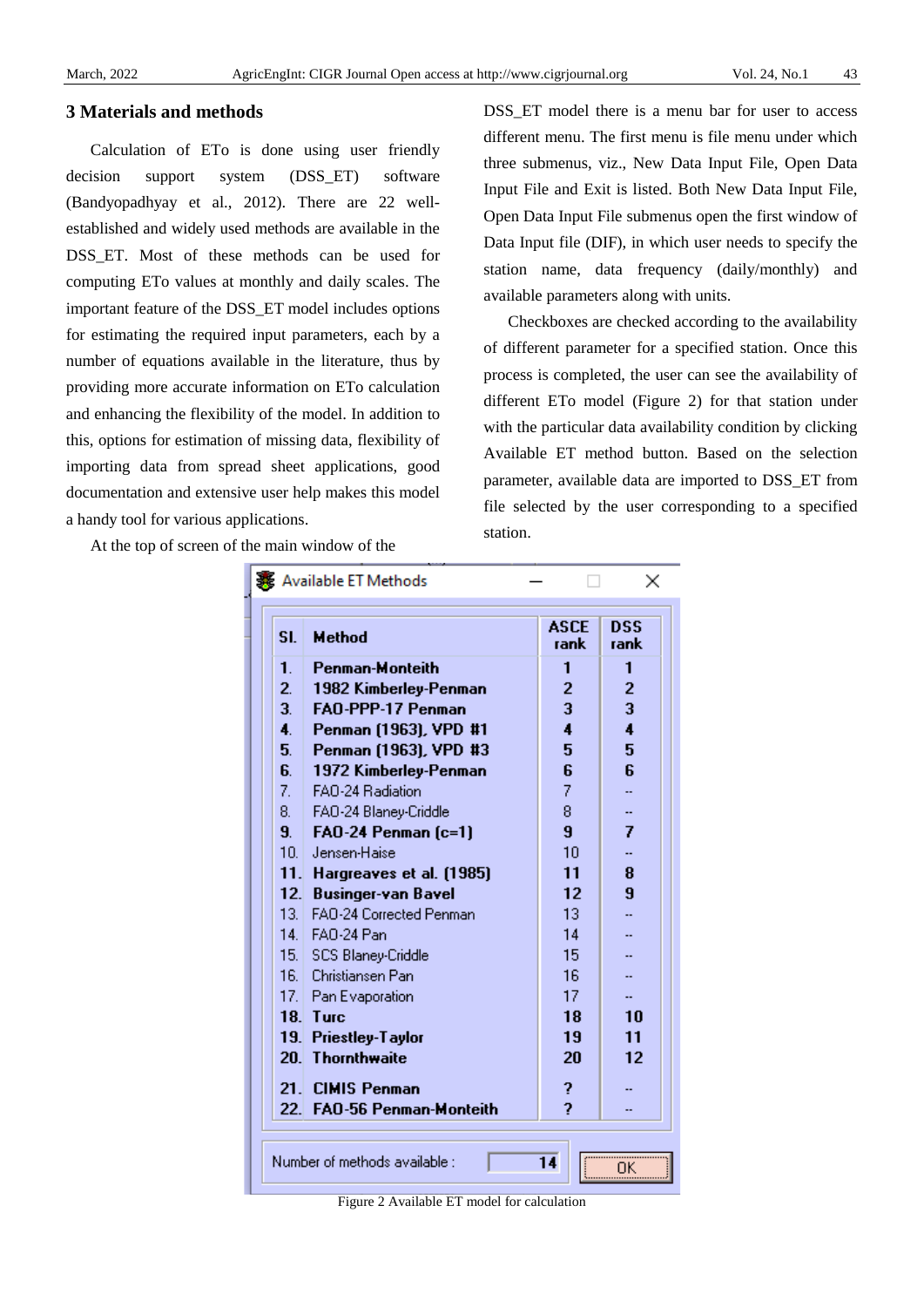Clicking the Next button proceeds to second window of Data Input File. The user has to fill the data either through keyboard or copy paste function from spread sheet applications.

Once all the data and options are entered, the user can save the DIF file by clicking the Save DIF button, which is used for further editing and correction if needed. By clicking the submenu Estimate ETo and ETr submenu under the Run menu a message of ETo and ETr estimated successfully display on the screen, which confirms the calculation of PET using the available method. After ET calculations are finished, the results (Figure 3) can be viewed by clicking ETo and ETr submenu under Results menu.

| $\omega$<br><b>Estimated ETo and ETr</b><br>×<br>$\Box$                                                                                                                                                                          |                                           |                             |                   |                                   |  |  |  |
|----------------------------------------------------------------------------------------------------------------------------------------------------------------------------------------------------------------------------------|-------------------------------------------|-----------------------------|-------------------|-----------------------------------|--|--|--|
| Station:<br>VPKAS Experimental Farm Hawalbagh                                                                                                                                                                                    | $G$ ETo                                   | Select ETo / ETr<br>$C$ ETr |                   |                                   |  |  |  |
| Period of ET estimation:<br>Unit of ET-<br>(dd/mm/yyyy)<br>(dd/mm/yyyy)<br>C Complete C Specific<br>To: 15/12/1985<br>15/1/1985<br>From:<br>mm/d<br>Change ET unit<br>Display<br>$\vert \cdot \vert$<br>$\vert \cdot \vert$<br>≛ |                                           |                             |                   |                                   |  |  |  |
| No. of ET methods available for given data :<br>$\overline{14}$                                                                                                                                                                  |                                           |                             |                   |                                   |  |  |  |
| Date<br>SI. No.                                                                                                                                                                                                                  | Penman-Monteith                           | Kimberley-Penman (1982)     | FAO-PPP-17 Penman | Penman (1963), VPD #1<br>Penmar ▲ |  |  |  |
| 15/1/1985<br>$\overline{1}$                                                                                                                                                                                                      | 1.48                                      | 1.40                        | 1.76              | 1.65                              |  |  |  |
| $\overline{c}$<br>15/2/1985                                                                                                                                                                                                      | 2.44                                      | 2.30                        | 2.72              | 2.55                              |  |  |  |
| 3<br>15/3/1985                                                                                                                                                                                                                   | 3.50                                      | 3.28                        | 4.01              | 3.70                              |  |  |  |
| 15/4/1985                                                                                                                                                                                                                        | 4.53                                      | 4.53                        | 5.21              | 4.85                              |  |  |  |
| 15/5/1985<br>5<br>6 15/6/1985                                                                                                                                                                                                    | 5.25<br>म आ                               | 5.82<br>6.24                | 6.10<br>lan a     | 5.67<br>5.89                      |  |  |  |
| $\blacktriangleleft$                                                                                                                                                                                                             |                                           |                             |                   | ▶                                 |  |  |  |
| 15/1/1985 to 15/12/1985<br>Total                                                                                                                                                                                                 | 37.86                                     | 39.12                       | 43.31             | 41.58                             |  |  |  |
| $\blacktriangleleft$<br>٠<br>Cumulative ET                                                                                                                                                                                       |                                           |                             |                   |                                   |  |  |  |
| Back to DIF                                                                                                                                                                                                                      | Available ET methods   Re-rank ET methods | Graph and statistics        | Summary           | <b>Ok</b><br>Save                 |  |  |  |

Figure 3 Screen showing result of ETo calculation from available ET model

For easy access later, the estimated ETo/ETr values can be saved to a Microsoft Excel (.xlsx) by clicking the Save button (Figure 3).

# **4 Accuracy assessment**

To evaluate the best ETo model with respect to FAO56PM for ETo four performance indicator, viz. Nash-Sutcliffe efficiency (NSE), relative error (RE), and normalized root mean squared error (NRMSE) were used. The value of performance indicators were calculated using the following equation and linear regression was calculated using Microsoft excel.

$$
NSE = 1 - \frac{\sum_{i=1}^{n} (ETo_{FAO56PM} - ETO)^{2}}{\sum_{i=1}^{n} (ETo_{FAO56PM} - ETO_{FAO56PM})^{2}}
$$
(1)

$$
RE = \frac{\sum_{i=1}^{n} ETO - ETO_{FAO56PM}}{\sum_{i=1}^{n} ETO_{FAO56PM}}
$$
(2)

$$
NRMSE = \frac{\frac{\sqrt{\sum_{i=1}^{n} (ETo - ETo_{FAO56PM})}^{2}}{n}}{\sigma ETo_{FAO56PM}} \times 100
$$
 (3)

$$
R^2 = \frac{\Sigma(\text{ET}_o - \overline{\text{ET}}o_{FAO56PM})^2}{\Sigma(\text{ET}_o_{FAO56PM} - \text{TO}-\text{ET}_o_{FAO56PM})^2}
$$
(4)

Where *n* is number of *ETo* observation; *ETO<sub>FAO56PM</sub>* is the value of *ETo* calculated by FAO56PM method (mm day<sup>-1</sup>); and  $ETo$  is the value estimated by another model.

We have extended the methodology (Lang et al., 2017) for selecting the best one which fulfils all the following criteria:  $0 < NSE < 1$ ;  $0 \le |RE| \le 0.2$ ;  $0\% \le$ NRMSE $\leq$  20% and 0.8 $\leq$  *R*<sup>2</sup> $\leq$  1. Percent bias (PBIAS) was computed for understanding to measure the average tendency of the simulated data to be larger or smaller than standard estimated data, which is calculated using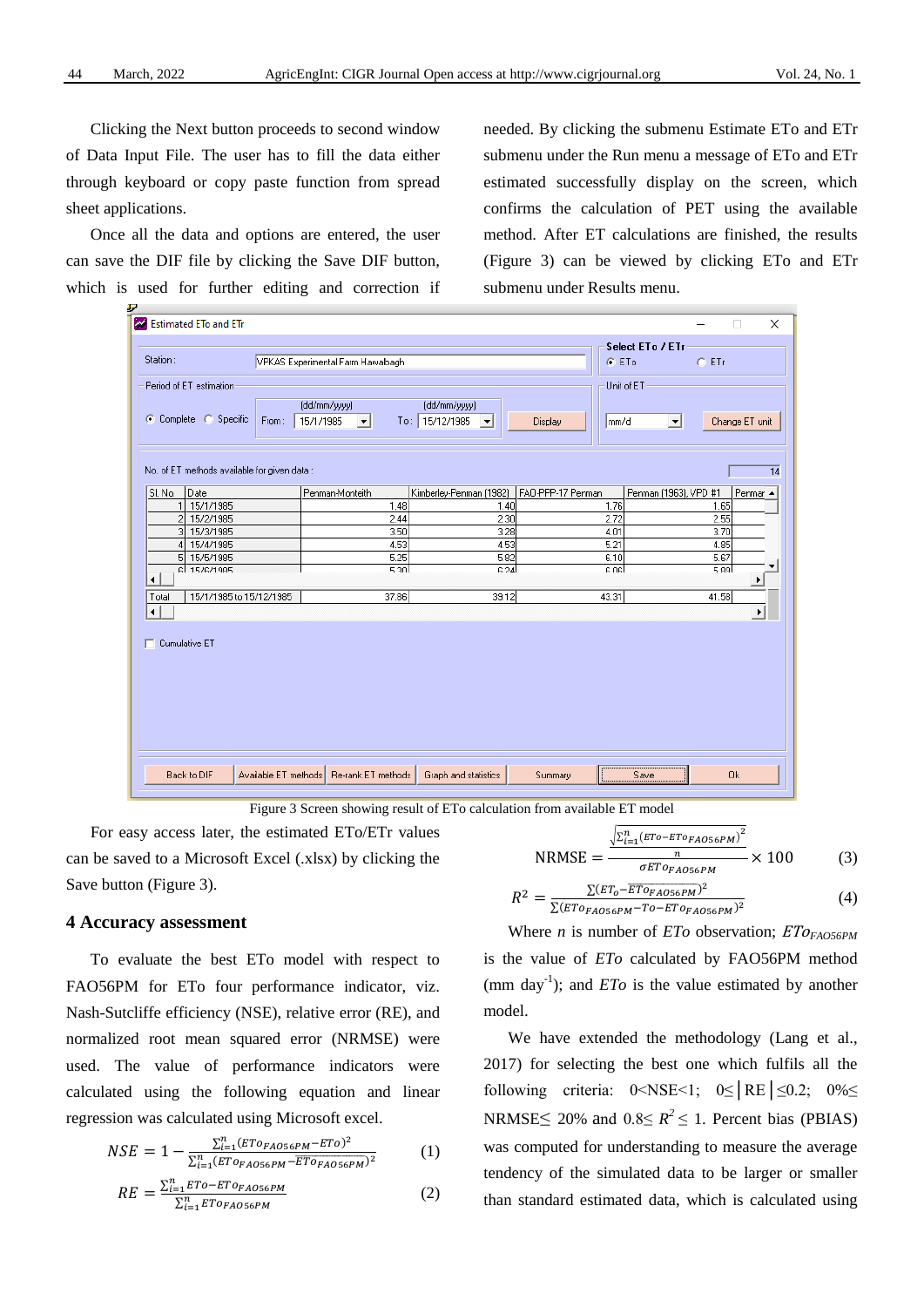the following equation.

$$
PBIAS = \frac{\sum_{i=1}^{n} ETo_{FAO56PM} - ETo}{\sum_{i=1}^{n} ETo_{FAO56PM}} \times 100
$$
 (5)

It is expressed as percentage, positive values show model underestimation bias, while negative values show model overestimation bias.

# **5 Results and discussion**

#### **5.1 Weather parameter during the study period**

Trends and magnitude of climatic parameters, including average monthly maximum temperature

shown in (Figure 4). The annual rainfall of site varies from 693 mm to 1415 mm with an average rainfall 1013 mm during the study period (Kumar et al., 2021d).  $T_{\text{max}}$ ranged from 24.7°C to 26.7°C with average  $T_{\text{max}}$  is equal to 25.93℃ and T<sub>min</sub> ranged from 9.08℃ to 11.5℃ with average  $T_{\text{min}}$  is equal to 10.4°C.

 $(T_{\text{max}})$ , minimum temperature  $(T_{\text{min}})$ , sunshine hour, relative humidity and monthly rainfall for study site is



(a)  $T_{\text{max}}$  and  $T_{\text{min}}$ ; (b) Precipitation; (c) Relative humidity; (d) Hours of sunshine Figure 4 Trend of the Climate variables used

# **5.2 Variation of average daily ETo on monthly basis**

All 14 ETo model showed that average daily ETo  $(nm \, day^{-1})$  across different month increases from January and reaches its peak during May and then decreases in November and December. The average daily ETo for every month calculated from different ETo model is given in (Figure 5). The maximum and minimum daily average ETo was found to be in the month of May and January by all ETo model except CIMIS Penman (ETo) with average value of 5.19 mm

#### **5.3 Variation of seasonal ETo**

day<sup>-1</sup> and 1.65 mm day<sup>-1</sup> respectively.

Table 1 shows the seasonal ETo calculated from different model. The maximum seasonal ETo was found to for JJAS followed by MAM, ON and DJF respectively across all model. The average daily ETo (mm day<sup>-1</sup>) for different month was calculated using fourteen model. The variation of ETo value is represented using Boxplot as shown in Figure 6. In which the highest values of ETo were verified between the months of May and June, and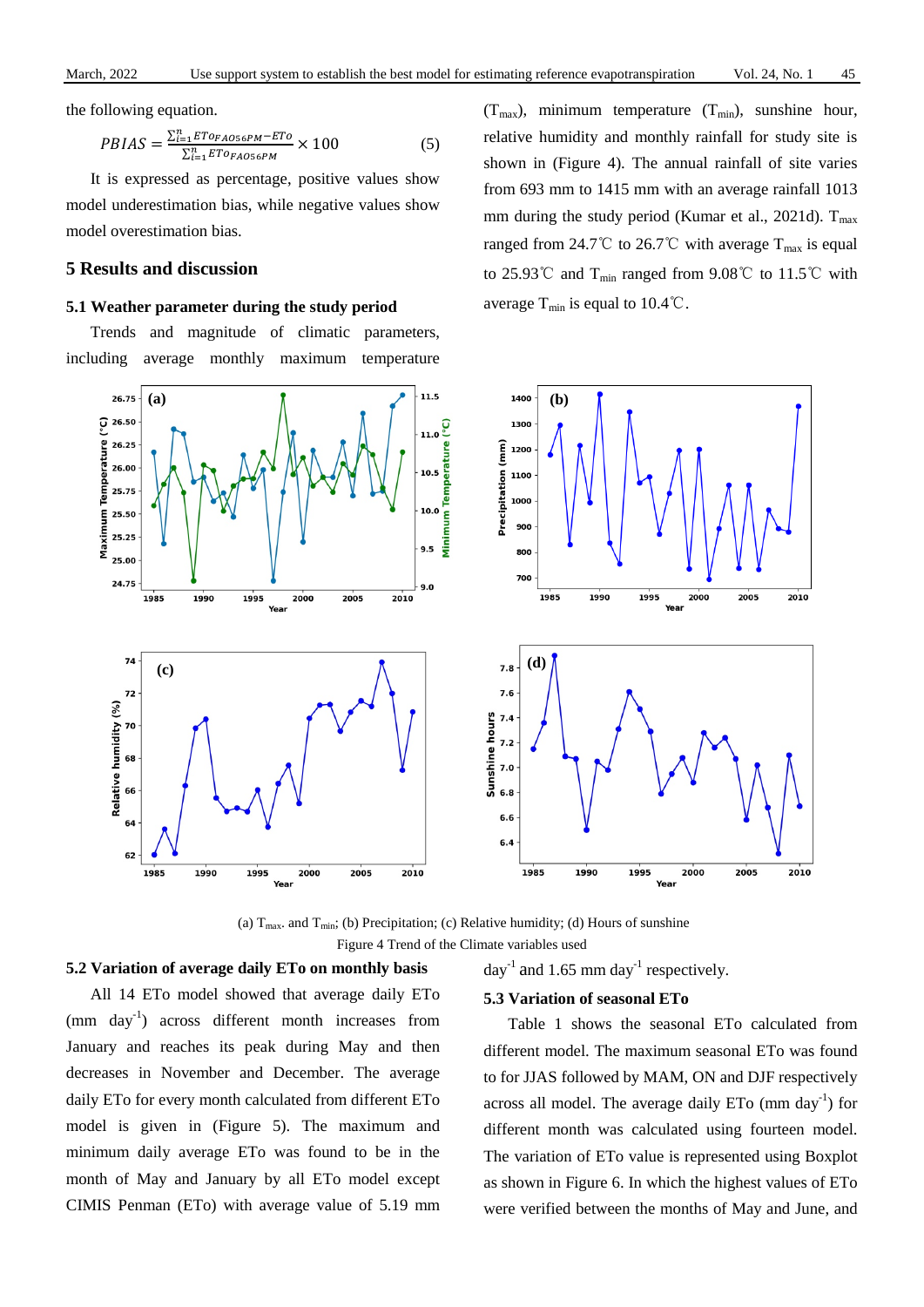the lowest in the months of January and December. The seasonal ETo (mm) value calculated from different model was 500 mm (JJAS), 385 mm (MAM), 100 mm (ON), 55 mm (DJF) and annual is shown in Figure 7.



Figure 5 Average daily ETo average (mm day<sup>-1</sup>) variation during different month



Figure 6 Average monthly evapotranspiration totals obtained by various methods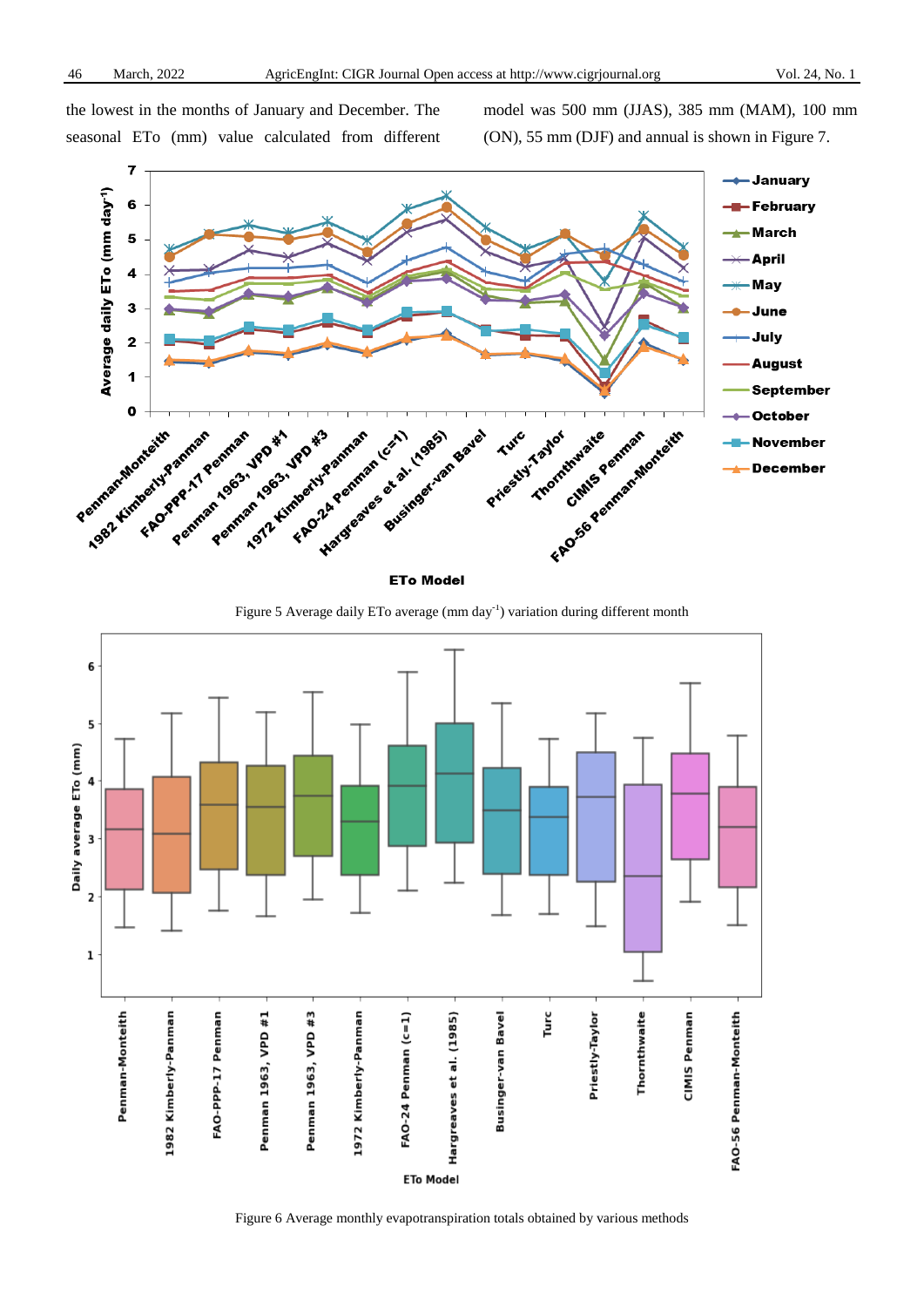

#### **ETo Model**

Figure 7 Average seasonal evapotranspiration totals obtained by various methods

# **5.4 Evaluation of the potential evapotranspiration model to the FAO56PM**

Monthly average daily  $ETo$  (mm day<sup>-1</sup>) were estimated using fourteen different ETo models. The monthly average daily statistics between the measured and simulated ETo are presented in Table 2. Considering the coefficient of determination  $(R^2)$  between FAO56PM and thirteen other methods, Penman Monteith (PM) model perform the best with  $R^2$  value of 0.96 followed by 1972 Kimberly- Penman (ETo) (0.94). Among various model considered under combined method, PM

performed the best with the highest value of NSE (0.98), the lowest value of  $|RE|$  (0.01), the lowest value of NRMSE (1% day<sup>-1</sup>) and a highest value of  $R^2$  (0.96). Turc (ETo) was in the second place with NSE of 0.97,  $R^2$  of 0.97,  $|RE|$  (0.04) and NRMSE of 5%. Although the  $R^2$  value of 1972 Kimberly-Penman (ETo) was equal to 0.94, the results of other performance indicator showed poor performance, which is in accordance with the findings of the previous study in North Eastern Region of India (Pandey et al., 2016).

| Table 2 Statistical indices of Relationship between the monthly potential evapotranspiration (ETo) estimates of each model with |
|---------------------------------------------------------------------------------------------------------------------------------|
| FAO 56 Penman Monteith potential evapotranspiration for the study site                                                          |

| Methods                  | NRMSE $(\%)$ | <b>NSE</b> | RE      | $R^2$ |
|--------------------------|--------------|------------|---------|-------|
| Penman-Monteith          |              | 0.98       | $-0.01$ | 0.96  |
| 1982 Kimberly-Panman     | 6            | 0.96       | 0.01    | 0.94  |
| FAO-PPP-17 Penman        | 11           | 0.87       | 0.12    | 0.87  |
| Penman 1963, VPD #1      | 8            | 0.92       | 0.09    | 0.92  |
| Penman 1963, VPD #3      | 15           | 0.75       | 0.17    | 0.75  |
| 1972 Kimberly-Panman     | 5            | 0.97       | 0.04    | 0.94  |
| FAO-24 Penman $(c=1)$    | 2            | 0.57       | 0.23    | 0.57  |
| Hargreaves et al. (1985) | 25           | 0.38       | 0.31    | 0.40  |
| Businger-van Bavel       | $\,8\,$      | 0.92       | 0.09    | 0.92  |
| Turc                     | 5            | 0.97       | 0.04    | 0.95  |
| Priestly-Taylor          | 12           | 0.87       | 0.11    | 0.87  |
| Thornthwaite             | 24           | 0.54       | $-0.19$ | 0.54  |
| <b>CIMIS Penman</b>      | 15           | 0.75       | 0.18    | 0.75  |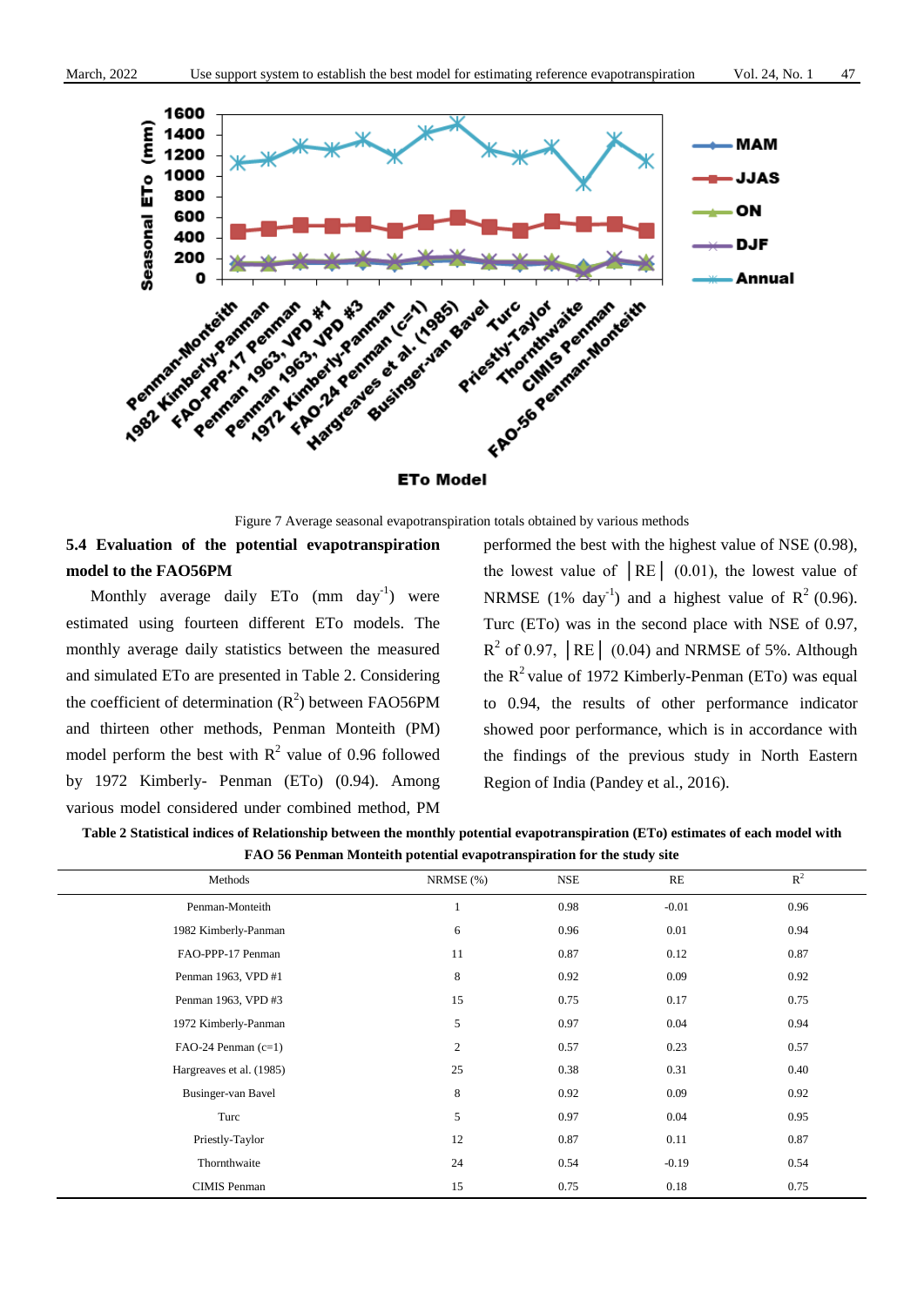# **5.5 PBIAS for seasonal and annual**

Overestimation and underestimation error for seasonal and annual ETo is shown in Table 1 PBIAS suggested that for MAM Penman-Monteith (ETo) and 1972 Kimberly-Panman (ETo) overestimated whereas others model underestimated. However, Penman-Monteith (ETo) showed underestimation in DJF. 1972 Kimberly-Panman (ETo) showed overestimation for all the season except DJF.

**Table 1 Annual and seasonal ETo (mm) PBIAS (%) during (1985-2010)**

| Methods                  | <b>MAM</b> | <b>JJAS</b> | <b>ON</b> | DJF      | Annual   |
|--------------------------|------------|-------------|-----------|----------|----------|
| Penman-Monteith          | $-1.65$    | $-0.84$     | $-1.35$   | 0.67     | $-0.84$  |
| 1982 Kimberly-Penman     | 1.3        | 4.87        | $-3.66$   | $-5.71$  | 1.09     |
| FAO-PPP-17 Penman        | 13.07      | 10.82       | 14.25     | 15.13    | 12.5     |
| Penman 1963, VPD #1      | 8          | 10.24       | 10.65     | 10.18    | 9.87     |
| Penman 1963, VPD #3      | 17.07      | 13.47       | 22.66     | 27.29    | 17.87    |
| 1972 Kimberly-Penman     | $-1.9$     | $-6.9$      | $-0.15$   | 9.57     | $-2.21$  |
| $FAO-24$ Penman $(c=1)$  | 24.8       | 17.34       | 29.15     | 36.65    | 23.79    |
| Hargreaves et al. (1985) | 33.11      | 26.29       | 31.16     | 44.14    | 31.24    |
| Businger-van Bavel       | 11.69      | 7.56        | 8.12      | 11.35    | 9.04     |
| Turc                     | 1.08       | 0.93        | 8.87      | 9.85     | 3.69     |
| Priestly-Taylor          | 7.1        | 18.9        | 9.45      | 1.52     | 12.32    |
| Thornthwaite             | 35.23      | 12.97       | $-35.27$  | $-62.99$ | $-16.28$ |
| <b>CIMIS</b> Penman      | 20.96      | 13.74       | 15.38     | 27.46    | 17.57    |

The present research evaluates the performance of thirteen ETo model with FAO56PM model in mid Himalayan region of Uttarakhand. The performance of different ETo model were compared using different statistical parameter whose values is given in Table 2. It can be interpreted from the Table 2 that out of different model among combined method PM have good agreement as they have small NRMSE and RE and value of  $R^2$  close to unity, similar results agreed with the result found in the present study across different parts of world such as India (Pandey et al., 2016; Debnath et al., 2015; Bandyopadhyay et al., 2012 ), China (Xu et al., 2006; Yang et al., 2011), USA (Sharma and Irmak, 2012; Ha et al., 2011). Pandey and and Pandey (2016) in a study on "Evaluation of temperature-based Penman–Monteith (TPM) model under the humid environment" comparing the standard FAO56PM with TPM found  $R^2 = 0.84$ . The present study presented  $R^2 = 0.96$ , demonstrating the quality of the result. The present study result stating that

Penman-Monteith model was found to be most applicable alternative to FAO56PM, which is supported by the result found by Bandyopadhyay et al. (2012).The result found in this study recommends that the PM model is better alternative for computing ETo in place of FAO56PM in the study area. The superior performance of combined based model found in this research is in accordance with the outcomes in other humid environment, for example, (George and Raghuwansi, 2012; Tabari et al., 2013; Yoder et al., 2005). PM model was found closer to FAO56PM which is under the recommended limit as suggested by Hargreaves and Allen (2003). The values of NRMSE and RE were in concurrence with Lang et al. (2017). Among temperature-based method only Hargreaves can be used as an alternative to FAO56PM to estimate ETo, but it was not the best method in study area. Several researchers (Chen et al., 2005; Lu et al., 2005; Nikam et al., 2014) found Thornthwaite performed the worse. In the present study, Thornthwaite also performed the worse. The studies mention that this model uses only one input parameter and the smaller the number of parameters in a model, the lower its performance, which is why, in the present study, its low performance was also verified.

# **6 Conclusion**

This study evaluated the performance of thirteen ETo estimation models compared to the standard FAO56PM model, in the middle Himalayan region of Uttarakhand. Among the different models analyzed, those based on radiation showed that they can be applied to the study site, under conditions of limited data. However, temperature-based methods in this category performed poorly. Among all the best ETo models under the combination method is Kimberly-Penman 1972 followed by Kimberly-Penman 1982 and under the radiationbased method the Turc method was considered adequate. In general, the reason behind the performance of the combination method is that it incorporates the climatic radiation component and the physiological factor. The result of this study will be useful for the irrigation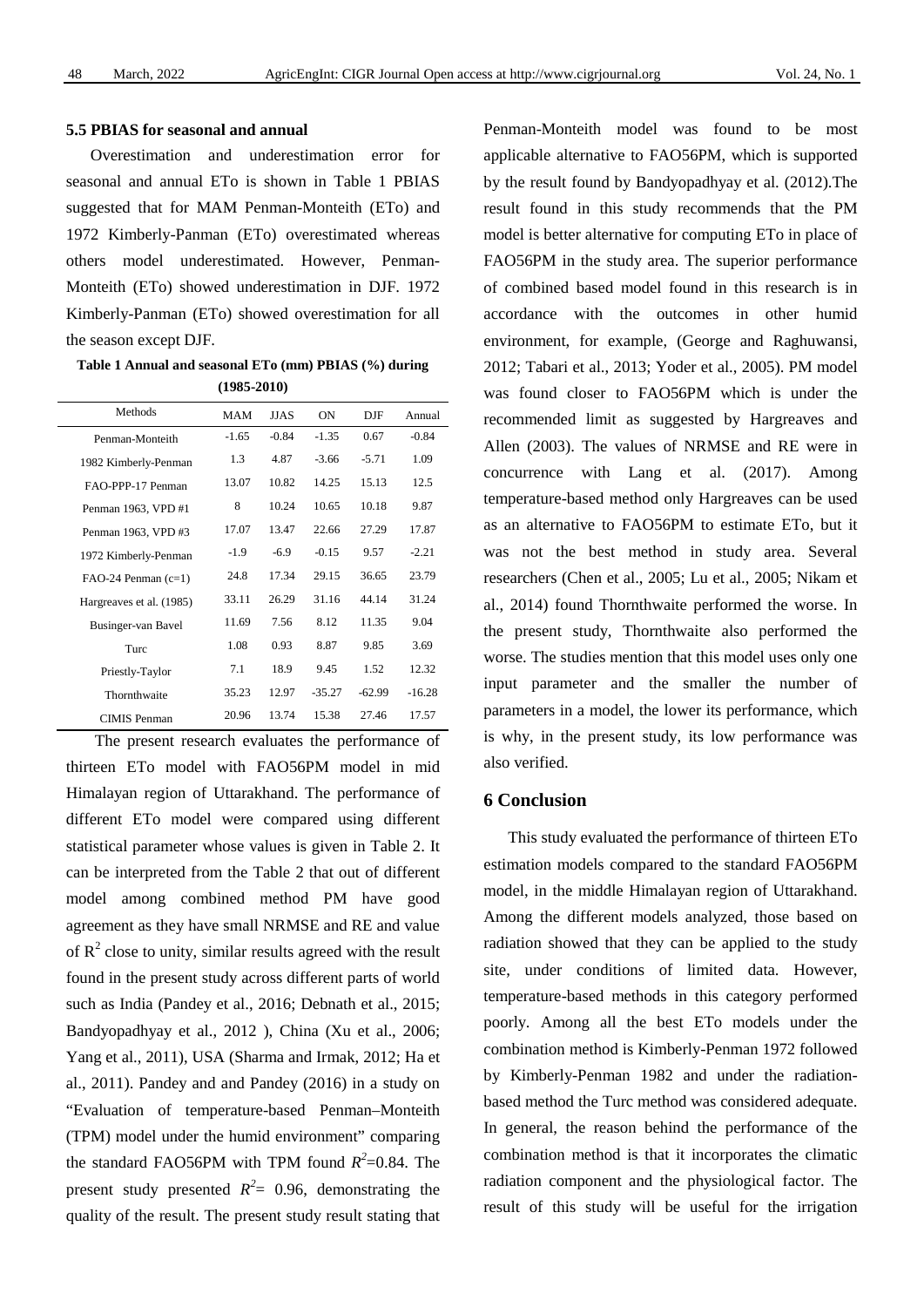manager, the researcher and the agricultural community to choose a more accurate ETo model in this region under limiting data conditions.

### **Acknowledgments**

Authors are thankful to all the field and laboratory staff for their help in this study. We are very much thankful to ICAR-VPKAS, Almora as well as ICAR, New Delhi for providing financial support during the course of investigation. The contents and views expressed in this research paper/article are the views of the authors and do not necessarily reflect the views of the organizations they belong to.

# **References**

- Allen, R. G., M. Tasumi, and R. Trezza. 2007. Satellite-based energy balance for mapping evapotranspiration with internalized calibration (METRIC)—Model. *Journal of Irrigation and Drainage Engineering*, 133(4): 380-394.
- Allen, R. G., L. S. Pereira, D. Raes, and M. Smith. 1998. Crop evapotranspiration: guidelinse for computing crop water requirements. FAO Irrigation and Drainage Paper 56. Rome, Italy: FAO.
- Almorox, J., and C. Hontoria. 2004. Global solar radiation estimation using sunshine duration in Spain. *Energy Conversions and Management*, 45(9-10): 1529-1535.
- Bandyopadhyay, A., A. Bhadra, R. K. Swarnakar, N. S. Raghuwanshi, and R. Singh. 2012. Estimation of reference evapotranspiration using a user-friendly decision support system: DSS\_ET. *Agricultural and Forest Meteorology*, 154-155: 19-29.
- Chen, D., G. Gao, C. Xu, J. Guo, and G. Ren. 2005. Comparison of the Thornthwaite method and pan data with the standard Penman–Monteith estimates of reference evapotranspiration in China. *Climate Research*, 28(2): 123- 132.
- Debnath, S., S. Adamala, and N. S. Raghuwanshi. 2015. Sensitivity analysis of FAO-56 Penman-Monteith method for different agro-ecological regions of India. *Environmental Processes*, 2(4): 689-704.
- Ding, R., S. Kang, F. Li, Y. Zhang, and L. Tong. 2013. Evapotranspiration measurement and estimation using modified Priestley-Taylor model in an irrigated maize field with mulching. *Agricultural and Forest Meteorology*, 168: 140-148.
- George, B. A., and N. S. Raghuwanshi. 2012. Inter-comparison of reference evapo- transpiration estimated using six methods

with data from four climatological stations in India. *Journal of Indian Water Resources Society*, 32(3-4): 15-21.

- Ha, W., P. H. Gowda, T. Oommen, T. H. Marek, D. O. Porter, and T. A. Howell. 2011. Spatial interpolation of daily reference evapotranspiration in the Texas high plains. In *World Environmental and Water Resources Congress 2011: Bearing Knowledge for Sustainability*, 2796-2804. Palm Springs, California, United States, 22-26 May.
- Hargreaves, G. H., and R. G. Allen. 2003. History and evaluation of Hargreaves evapotranspiration equation. *Journal of Irrigation and Drainage Engineering*, 129(1): 53-63.
- Hargreaves, G.L. Hargreaves, G.H., and Riley J.P. 1985. Agricultural benefits for Senegal river basin. *Journal of Irrigation and Drainage Engineering*. 111: 113–124.
- Jhorar, R. K., A. A. M. F. R. Smit, W. G. M. Bastiaanssen, and C. W. J. Roest. 2011. Calibration of a distributed irrigation water management model using remotely sensed evapotranspiration rates and groundwater heads. *Irrigation and Drainage*, 60(1): 57-69.
- Khoob, A. R. 2008. Comparative study of Hargreaves's and artificial neural network's methodologies in estimating reference evapotranspiration in a semiarid environment. *Irrigation Science*, 26(3): 253-259.
- Kumar, U., S. C. Panday, J. Kumar, V. S. Meena, M. Parihar, S. Singh, J. K. Bisht, and L. Kant. 2021a. Comparison of recent rainfall trend in complex hilly terrain of subtemperate region of Uttarakhand. *MAUSAM*, 72(2): 349- 358.
- Kumar, U., B. Sahoo, C. Chatterjee, and N. S. Raghuwanshi. 2020. Evaluation of simplified surface energy balance index (S-SEBI) method for estimating actual evapotranspiration in Kangsabati reservoir command using Landsat 8 imagery. *Journal of the Indian Society of Remote Sensing*, 48(10): 1421-1432.
- Kumar, U., S. Singh, J. K. Bisht, and L. Kant. 2021b. Use of meteorological data for identification of agricultural drought in Kumaon region of Uttarakhand. *Journal of Earth System Science*, 130(3): 121.
- Kumar, U., A. Srivastava, N. Kumari, B. Sahoo, C. Chatterjee, and N. S. Raghuwanshi. 2021c. Evaluation of spatiotemporal evapotranspiration using satellite-based approach and lysimeter in the agriculture dominated catchment. *Journal of the Indian Society of Remote Sensing*, 49: 1939- 950.
- Kumar, U., Rashmi, Chatterjee, C, and Raghuwanshi, N.S. 2021d. Comparative Evaluation of Simplified Surface Energy Balance Index-Based Actual ET against Lysimeter Data in a Tropical River Basin. *Sustainability*, 13: 13786.
- Lang, D., J. Zheng, J. Shi, F. Liao, X. Ma, W. Wang, X. Chen, and M. Zhang. 2017. A comparative study of potential evapotranspiration estimation by eight methods with FAO